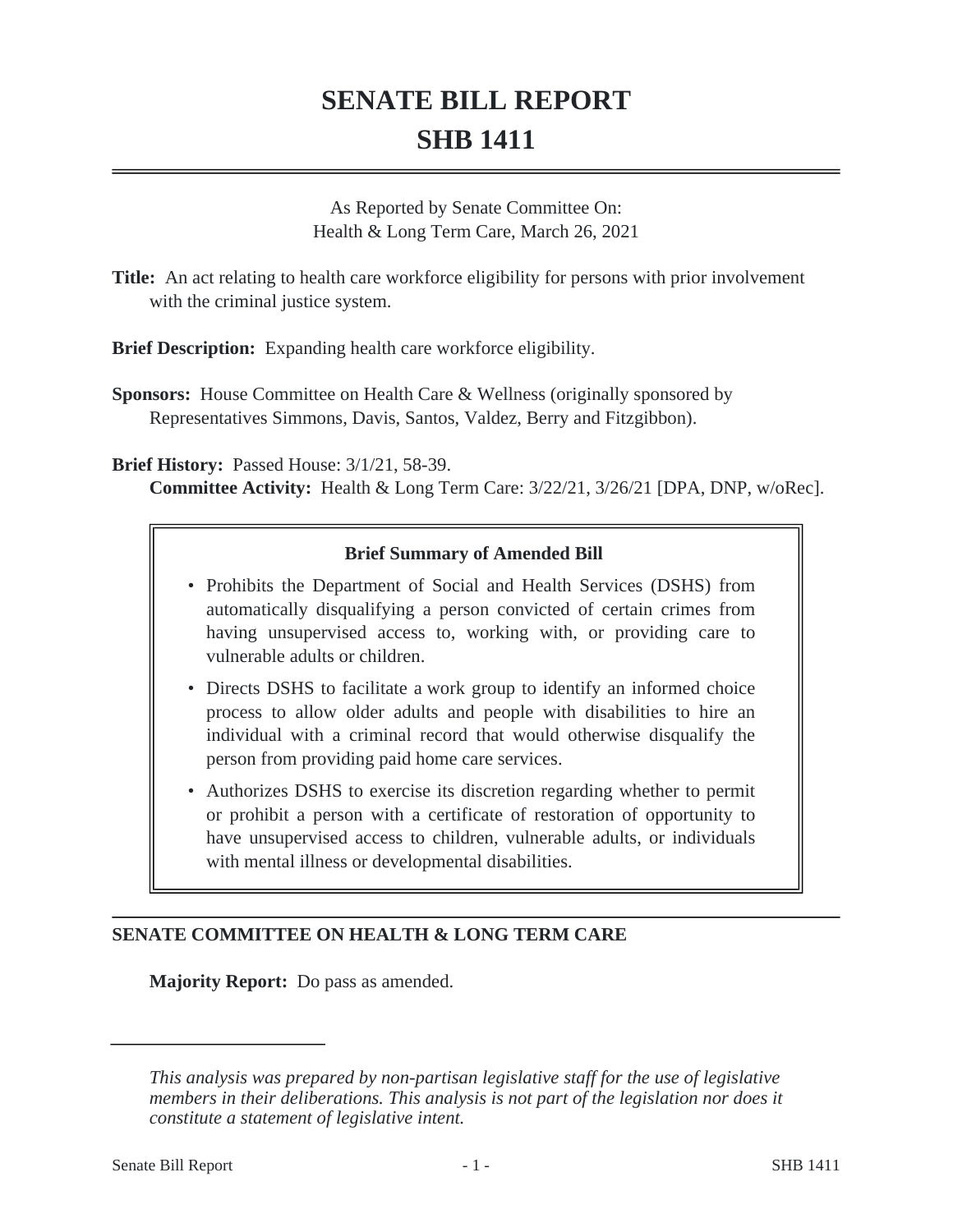Signed by Senators Cleveland, Chair; Frockt, Vice Chair; Conway, Keiser, Randall, Robinson and Van De Wege.

## **Minority Report:** Do not pass.

Signed by Senators Muzzall, Ranking Member; Padden, Rivers and Wilson, J.

## **Minority Report:** That it be referred without recommendation. Signed by Senator Holy.

**Staff:** LeighBeth Merrick (786-7445)

**Background:** Disqualifying Crimes. The Department of Social and Health Services (DSHS) is responsible for investigating the conviction records and pending charges of specified people who may have unsupervised access to children, vulnerable adults, or individuals with mental illness or developmental disabilities, including DSHS employees or applicants, in-home service providers, and long-term care facilities. Agencies, facilities, and individuals who provide care to vulnerable adults may not allow persons to work in a position that may involve unsupervised access to minors or vulnerable adults if the person has been convicted of or has a pending charge for certain disqualifying crimes. In some cases, a person will not be automatically disqualified from employment if a designated number of years have passed since the date of conviction for the disqualifying crime. In those instances, the person may be allowed to work in a position with access to minors and vulnerable adults depending on the results of a character, competence, and suitability review.

Certificate of Restoration of Opportunity. A certificate of restoration of opportunity (CROP) may be granted to a person by a superior court if the person:

- has achieved the applicable waiting period following sentencing or release from confinement—one year for misdemeanors and gross misdemeanors when sentenced to probation or some other noncustodial sentence; 18 months for misdemeanors and gross misdemeanors when sentenced to a term of confinement; two years for a class B or C felony; or five years for any violent offense;
- is in compliance with or completed all sentencing requirements, including legal financial obligations;
- does not have any new arrests, convictions, or pending criminal charges or known imminent charges; and
- is not required to register as a sex offender.

A person is not eligible for a CROP if they have ever been convicted of any of the following offenses: a class A felony, an attempt to commit a class A felony, or criminal solicitation of or criminal conspiracy to commit a class A felony; a sex offense; a crime that includes sexual motivation; extortion in the first degree; drive-by shooting; vehicular assault; or luring.

A public entity may not disqualify a person who holds a CROP for a license, certificate, or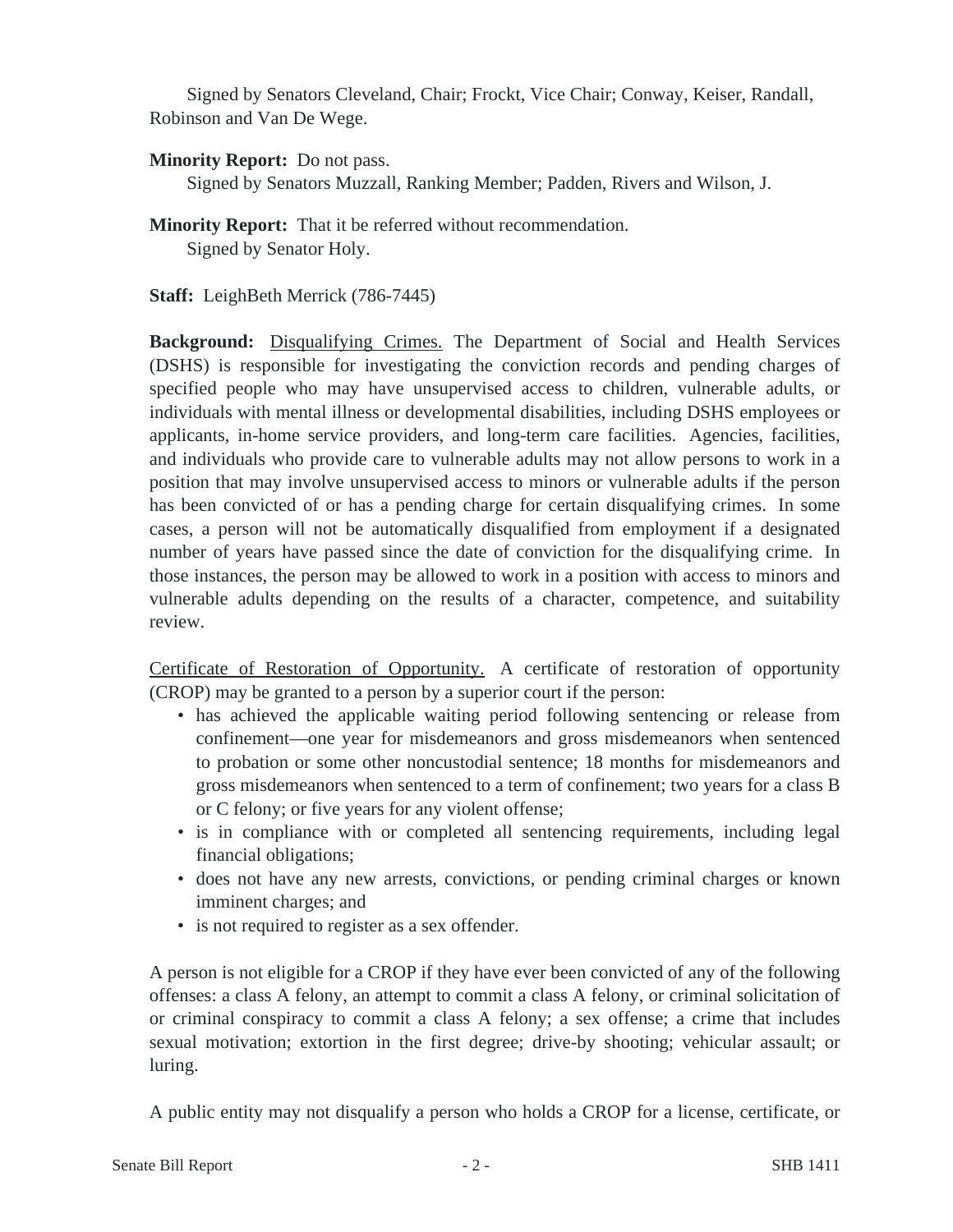qualification to engage in the practice of a profession or business solely based on criminal history if the person meets all other statutory or regulatory requirements. Criminal justice agencies and the Washington State Bar Association may disqualify a person who holds a CROP based solely on criminal history. DSHS, the Department of Children, Youth, and Families, and the Department of Health may disqualify a person who holds a CROP based solely on criminal history if the profession or license would give the person unsupervised access to vulnerable persons.

**Summary of Amended Bill:** Disqualifying Crimes. DSHS may not automatically disqualify a long-term care worker, contracted provider, or licensee who has a criminal record that contains certain crimes from having unsupervised access to, working with, or providing care to vulnerable adults or children. The long-term care worker, contracted provider, or licensee may engage in these activities once a specified amount of time has passed since the most recent conviction for each crime and the date of the background check. The crimes and the specified minimum times are:

- selling marijuana to a person after at least three years have passed;
- theft in the first degree— after at least ten years have passed;
- robbery in the second degree— after at least five years have passed;
- extortion in the second degree— after at least five years have passed;
- assault in the second degree —after at least five years have passed; and
- assault in the third degree —after at least five years have passed.

While DSHS may not automatically disqualify a long-term care worker, contracted provider, or licensee, DSHS or an employer under contract with DSHS has the discretion to consider any of the convictions when conducting a character, competence, and suitability review regarding a long-term care worker, contracted provider, or licensee to be employed in a position caring for, or having unsupervised access to, vulnerable adults or children. DSHS and the employer are immune from law suits based upon their exercise of discretion or refusal to exercise discretion and their exercise of discretion or refusal to exercise discretion does not constitute negligence. The exemption from automatic disqualification does not apply to background checks performed by DSHS on behalf of the Department of Children, Youth, and Families. The exemption from automatic disqualification does not apply to DSHS employees or applicants, except for positions in the state-operated community residential program. The exemption does not allow for care to be provided or paid for if it would be prohibited under federal Medicare or Medicaid rules.

Informed ChoiceWork Group. DSHS must facilitate a work group to identify an informed choice process to allow older adults and people with disabilities to hire an individual with a criminal record that would otherwise disqualify the person from providing paid home care services. DSHS must appoint the members of the work group, which include:

- two representatives from DSHS;
- two representatives from community-based organizations that represent people with criminal records;
- one representative from a community-based organization that represents Black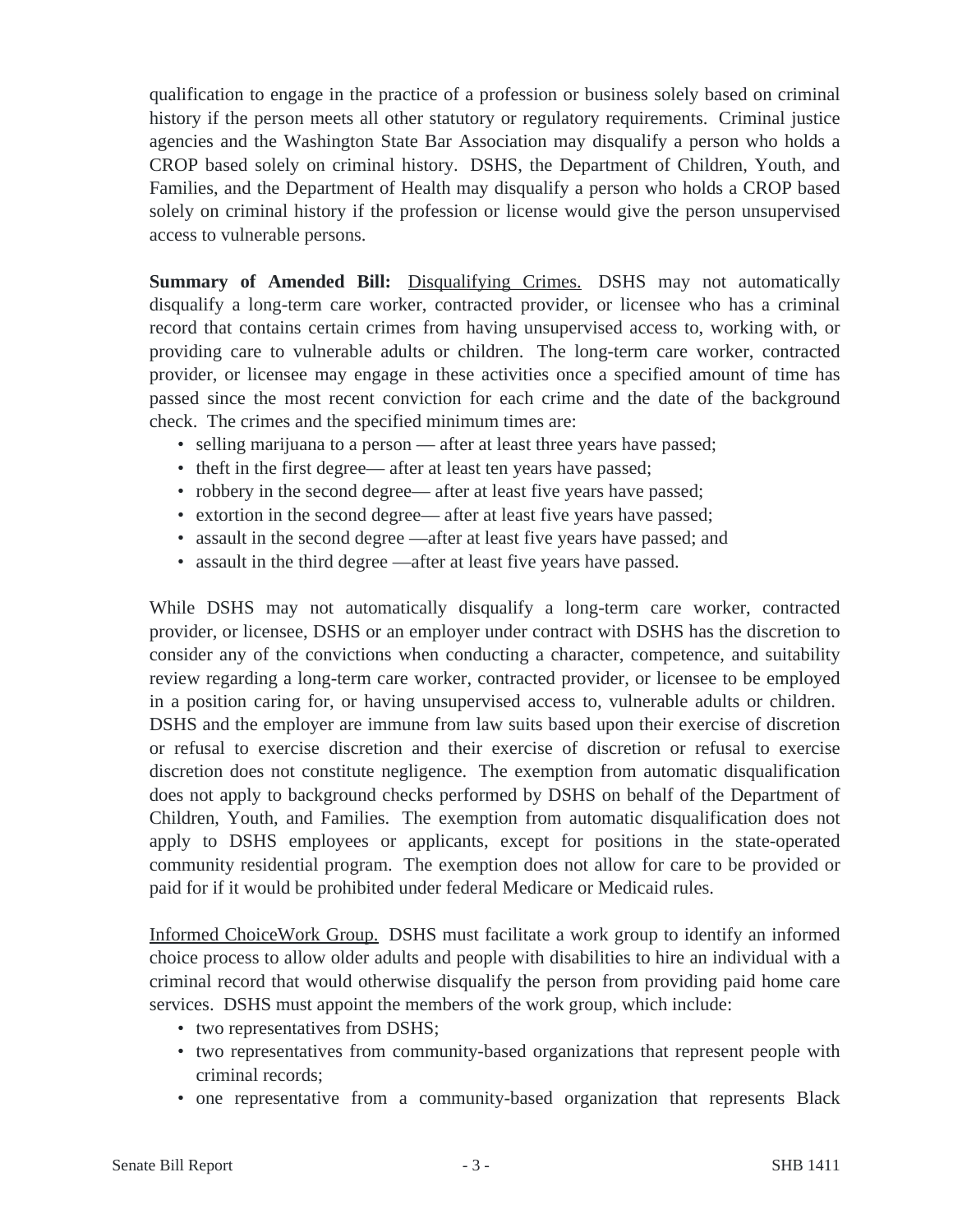communities;

- one representative from an organization or tribe to represent the interests of American Indians or Alaska Natives;
- one representative from a community-based organization that represents immigrant populations or persons of color;
- three representatives from the union representing the majority of long-term care workers in Washington;
- one representative of a consumer-directed employer;
- one representative of an association representing area agencies on aging in Washington;
- one representative from the Office of the Long-Term Care Ombuds;
- one representative from the Office of the State Developmental Disability Ombuds;
- one representative from an association representing Medicaid home care agencies;
- one representative from the Washington State Attorney General's Office;
- four representatives from organizations representing seniors and individuals with physical or developmental disabilities;
- two representatives who are current or previous consumers of personal care services and represent the diversity of the disability community; and
- two representatives who receive unpaid care from individuals who are unable to become Medicaid paid home care workers because of disqualifying convictions.

At least one of the work group's meetings must be devoted to reviewing and analyzing racial disparities, including disparities in charges and disqualifications in providing paid home care services. The work group must submit its recommendations to the legislature by December 1, 2022.

Certificate of Restoration of Opportunity. The exclusions that apply to certain applicants with a CROP are eliminated with respect to assisted living facility employees, long-term care workers, and vulnerable adult care providers who are home care aides. A contracted provider or licensee is excluded from the CROP. In cases regarding an applicant who has a CROP, as well as a criminal history that would disqualify the applicant from a license or employment, DSHS may use its discretion to:

- allow the applicant to have unsupervised access to children, vulnerable adults, or individuals with mental illness or developmental disabilities, if the applicant is otherwise qualified and suitable; or
- disqualify the applicant solely based on the applicant's criminal history.

Prior to making the decision, DSHS must review relevant factors, including the nature and seriousness of the offense, the time passed since conviction, changed circumstances since the offense occurred, and the nature of the employment or the license being sought.

DSHS and the employer are immune from law suits based upon their exercise of discretion or refusal to exercise discretion and their exercise of discretion or refusal to exercise discretion does not constitute negligence.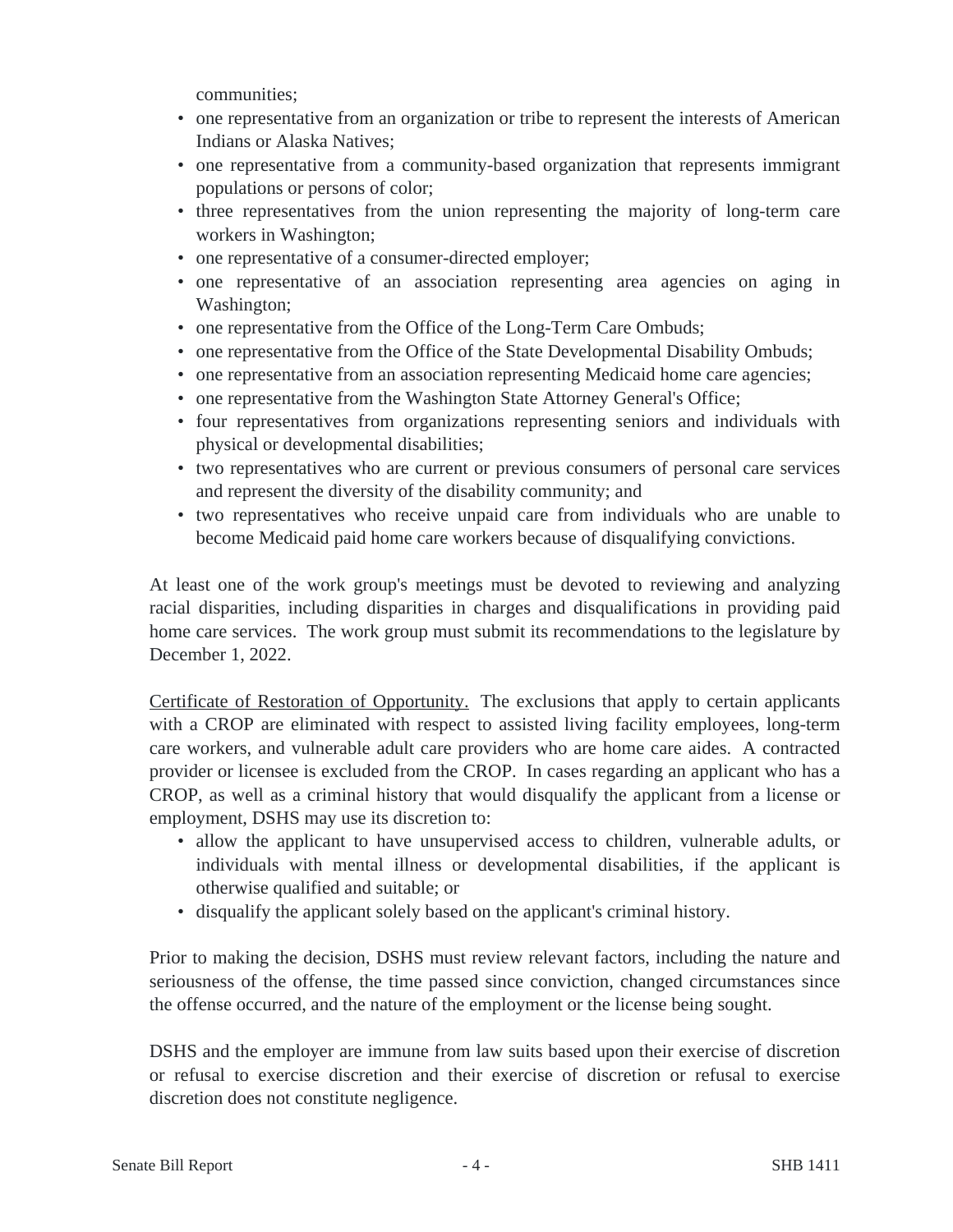# **EFFECT OF HEALTH & LONG TERM CARE COMMITTEE AMENDMENT(S):**

- Changes one of the crimes, for which DSHS must no longer automatically disqualify, from selling marijuana to a person under the age of 21 to selling marijuana to a person.
- Increases the time that must have passed for theft in the first degree from five years to ten years.
- Changes references to "department contracted provider" and "contracted employee" to "contracted provider."
- Adds Area Agencies on Aging and their subcontractors who provide case management to the contracted provider definition.
- Expands the lawsuit immunity to also state that DSHS', a contracted provider's or licensee's consideration or lack of consideration of a criminal conviction and its resulting decision does not constitute negligence.
- Modifies the goals and the list of items the informed consent work group must address.
- Adds the following members to the work group: one representative from the Attorney General's Office, two consumers of personal care services that represent the diversity of the disability community, and two individuals who receive unpaid care from individuals who were disqualified due to their criminal records.
- Removes the requirement for DSHS to revise and implement the work group's recommendations by January 1, 2023 and instead requires the work group submit their recommendations to the legislature by December 1, 2022.
- Adds vulnerable adult care providers who are not certified Home Care Aides, DSHS contracted providers and licensees to the list of professions that are not required to accept a certificate of restoration of opportunity.

## **Appropriation:** None.

**Fiscal Note:** Available. New fiscal note requested on March 31, 2021.

## **Creates Committee/Commission/Task Force that includes Legislative members:** No.

**Effective Date:** The bill contains several effective dates. Please refer to the bill.

**Staff Summary of Public Testimony on Substitute House Bill:** *The committee recommended a different version of the bill than what was heard.* PRO: This bill is the product of a collaborative process with DSHS, worker, employers, families, researchers and formerly incarcerated individuals. There is a very long list of crimes that automatically disqualify an individual from becoming an in-home care provider. This bill takes a modest approach by removing few of those crimes that are vacatable offenses and permitted through CROP from the list. DSHS can still do a review and determine if the applicant is eligible. This bill help address the workforce shortage, further racial equality and reduce recidivism by giving individuals an opportunity to be employed. Research shows this will